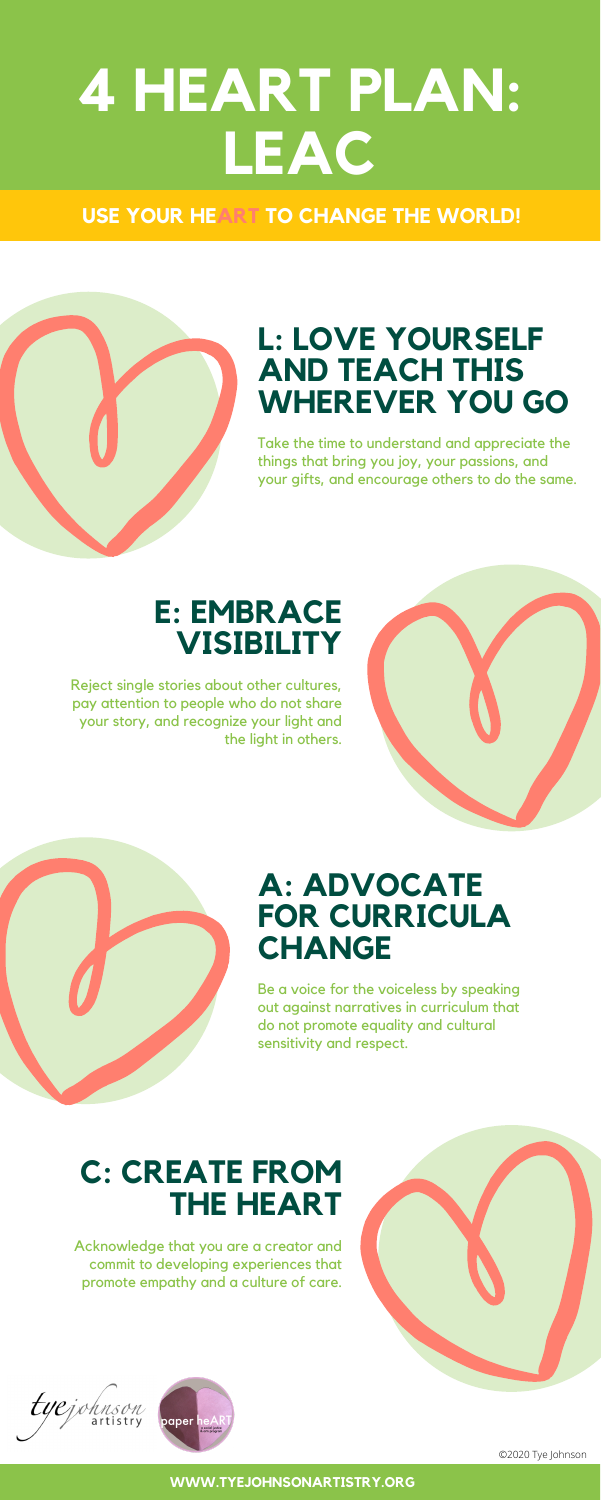

# **L: LOVE YOURSELF AND TEACH THIS WHEREVER YOU GO**

Take the time to understand and appreciate the things that bring you joy, your passions, and your gifts, and encourage others to do the same.

### **BRAINSTORM IDEAS ON WAYS YOU CAN LOVE YOURSELF.**



# **WHAT MAKES YOU LOVABLE?**



### **WHAT MAKES YOU HAPPY?**



### **IN ADDITION TO THE FOLLOWING, CREATE 3 AFFIRMATIONS FOR YOURSELF:**

**WWW.TYEJOHNSONARTISTRY.ORG**

- I AM HUMAN! - I AM AFRICAN! - I TREAT PEOPLE THE WAY MY TRUE SELF WANTS TO BE TREATED.

\_\_\_\_\_\_\_\_\_\_\_\_\_\_\_\_\_\_\_\_\_\_\_\_\_\_\_\_\_\_\_\_\_\_\_\_\_\_\_\_\_\_\_\_\_\_\_\_\_\_

\_\_\_\_\_\_\_\_\_\_\_\_\_\_\_\_\_\_\_\_\_\_\_\_\_\_\_\_\_\_\_\_\_\_\_\_\_\_\_\_\_\_\_\_\_\_\_\_\_\_\_

\_\_\_\_\_\_\_\_\_\_\_\_\_\_\_\_\_\_\_\_\_\_\_\_\_\_\_\_\_\_\_\_\_\_\_\_\_\_\_\_\_\_\_\_\_\_\_\_\_\_\_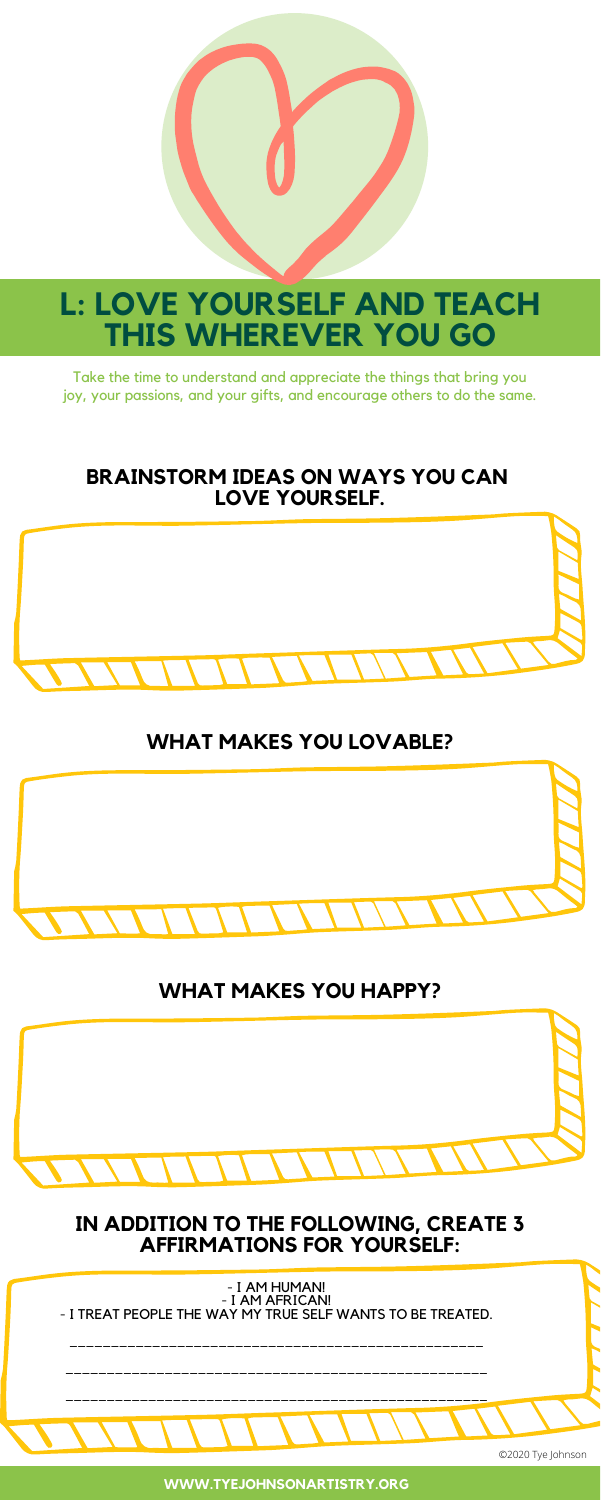

# **E: EMBRACE VISIBILITY**

Reject single stories about other cultures, pay attention to people who do not share your story, and recognize your light and the light in others.

**FIND 2 PEOPLE WHO DON'T LOOK LIKE YOU AND ASK THEM IF THEY SHARE ANY OF THE QUALITIES INCLUDED IN YOUR LIST. TAKE TIME TO REALLY LISTEN AND TALK TO THEM.**

#### TED TALK: DANGERS OF A SINGLE STORY BY CHIMAMANDA ADICHIE

### **DISCOVER COMMONALITIES: JOT DOWN 10 THINGS ABOUT YOURSELF**



**WWW.TYEJOHNSONARTISTRY.ORG**

To DO:

To Watch:

To Read:

|              | (TO START)                     |
|--------------|--------------------------------|
|              | <b>CROOKLYN</b>                |
| 2.           | A BRONX TALE                   |
| $\mathbf{3}$ | THE BOY WHO HARNESSED THE WIND |
| 4.           | IN THE HEIGHTS                 |
|              |                                |

#### **WATCH COMING OF AGE MOVIES:**

#### HOUSE ON MANGO STREET BY SANDRA **CISNEROS** 2. HOME OF THE BRAVE BY KATHERINE APPLEGATE GHOST BY JASON REYNOLDS 1. 3.

#### **MULTICULTURAL BOOKS:** (TO START)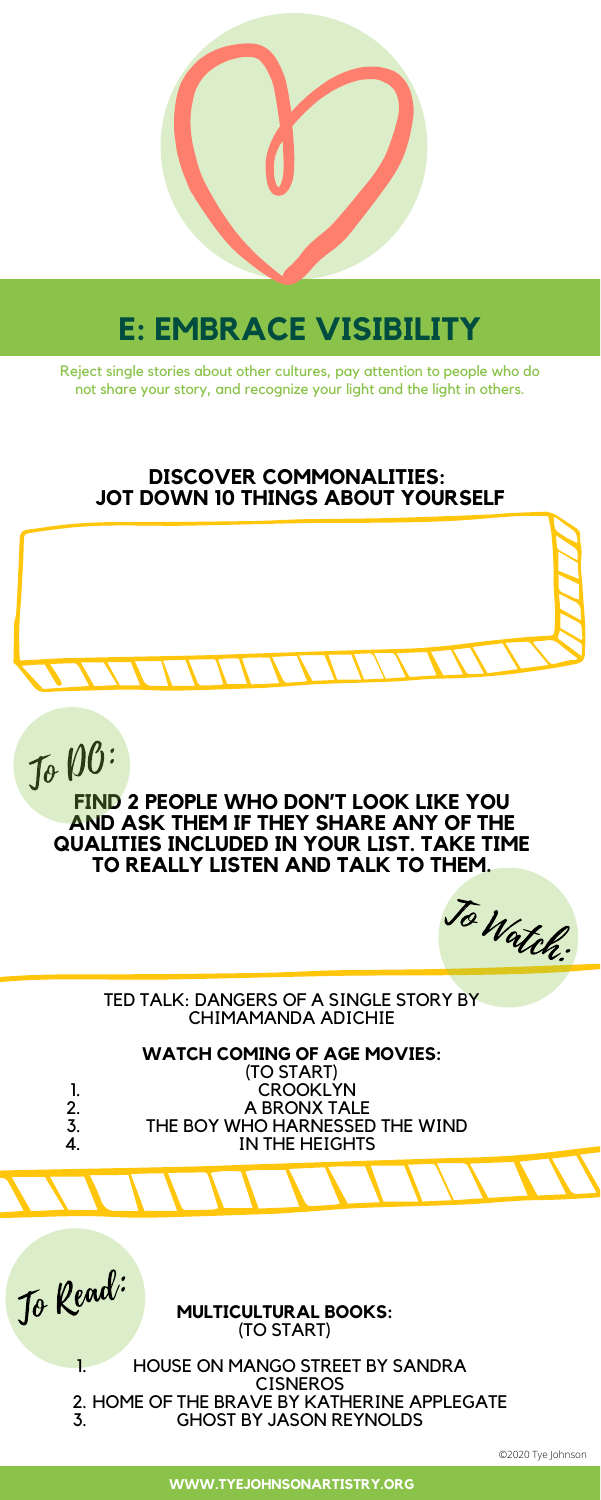

# **A: ADVOCATE FOR CURRICULA CHANGE**

Be a voice for the voiceless by speaking out against narratives in curriculum that do not promote equality and cultural sensitivity and respect.

1. FIND OUT WHAT YOUR SCHOOL IS ALREADY DOING. DON'T ASSUME.

2. ENCOURAGE CURRICULUM AUDITS WITHIN YOUR LOCAL SCHOOL DISTRICTS.

3. WRITE LETTERS AND MAKE PHONE CALLS TO THE US DEPARTMENT OF EDUCATION, AND TO SCHOOL DISTRICTS ASKING FOR COMMITTEES TO BE FORMED TO REWRITE THE NARRATIVE.

4. TALK TO YOUR CHILD'S TEACHERS AND ASK THEM IF YOU CAN PARTNER WITH THEM TO HELP ENSURE VOICES ARE HEARD. IF YOU ARE A TEACHER, COLLABORATE WITH OTHER TEACHERS AND LISTEN TO EACH OTHER'S STORIES AND THEN DEVELOP A WORKING NARRATIVE.

5. WRITE LETTERS AND MAKE CALLS TO CURRICULUM DEVELOPERS, PARTICULARLY ONES THAT CREATE SOCIAL STUDIES CURRICULUMS, AND PUT PRESSURE ON THEM TO TELL THE TRUE STORY OF AMERICA, DEBUNKING WHITE SUPREMACIST IDEOLOGY. ALSO, WRITE LETTERS AND MAKE CALLS TO CURRICULUM WRITERS IN READING PROGRAMS TO MAKE SURE THE BOOKS AND STORIES THEY ARE USING ARE MEANINGFUL AND RELEVANT.

6. ENCOURAGE SENSITIVITY TRAININGS AND MULTICULTURAL

WORKSHOPS AND MULTICULTURAL CURRICULUM DEVELOPMENT FOR EDUCATORS.

7. FIND OUT WHAT'S BEING DONE IN EDUCATION IN YOUR STATE AND SEE HOW IT'S AFFECTING YOUR CHILDREN/STUDENTS.

8. AUDIT THE EVENTS YOU THROW IN YOUR COMMUNITY. ARE THEY INCLUSIVE? DO THEY MAKE SPACE FOR ALL VOICES? DO THEY ENCOURAGE UNDERSTANDING OF STORIES?

9. WRITE YOUR FAVORITE DIRECTORS, SCREENWRITERS, ARTISTS OF ALL GENRES, AND ASK THEM TO TELL STORIES THAT GROUND US IN OUR COLLECTIVE TRUTH AND TELL THE NEW NARRATIVE.

10. FLOOD YOUR FAVORITE RICH PEOPLE WITH REQUESTS TO FUND NEW CURRICULUM AND HELP WITH CHANGING THE NARRATIVE.

11. CONNECT WITH LOCAL MUSEUMS, GALLERIES, ETC., AND UTILIZE THEM AND THEIR RESOURCES. MAKE SURE STUDENTS IN ALL SCHOOLS HAVE THE FINANCIAL RESOURCES AND ACCESSIBILITY TO THESE INSTITUTIONS. ADDITIONALLY, MAKE SURE TEACHERS ARE TRAINED IN CONNECTED CURRICULUM TO THESE RESOURCES.

12. FIGURE OUT YOUR OWN WAY TO ENCOURAGE CHANGE BASED ON WHO YOU ARE. VISIT OUR WEBSITE TO FIND OUT HOW OUR COURSES, COACHING, AND CONSULTING SERVICES CAN HELP WITH THIS!

**"The people who are crazy enough to think they can change the world, are the ones who do. " -Steve Jobs**

# **WAYS YOU CAN HELP:**

**WWW.TYEJOHNSONARTISTRY.ORG**